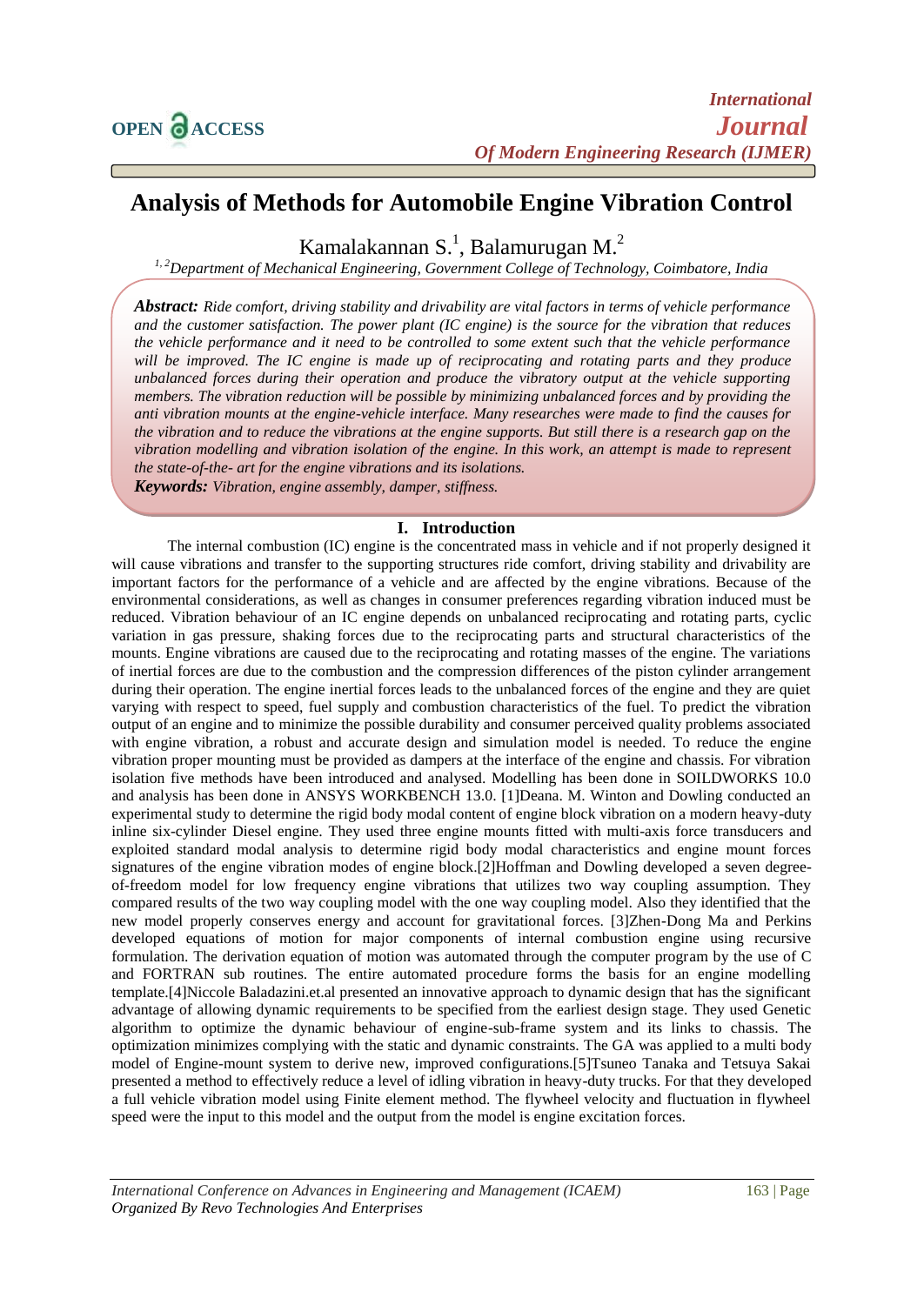## *A. ENGINE SPECIFICATIONS*

The power plant (IC engine) is the source for the vibration that reduces the vehicle performance and it need to be controlled to some extent such that the vehicle performance will be improved. In this project, vibration is controlled by isolating engine assembly from chassis by different methods. The dimensions of Ashok Leyland truck engine [AL412TAC2] has been chosen for the analysis.

To reduce the complexity of the analysis, Engine assembly is considered as single engine box.

- *Ashok Leyland industrial engine AL412TAC2 specifications has been chosen for analysis which are as follows,*
- *ENGINE WEIGHT – 7450 N*
- *DIMENSIONS – 1190 x 680 x 1100 mm*
- *NO OF CYLINDERS – 6*
- *FUEL - DIESEL*
- *COMPRESSION RATIO – 17.25 : 1*
- *TORQUE – 51 Nm @ 2000 rpm*
- *RPM – 1200 to 2400*
- *BHP – 74.9 to 153.9*
- *EXCITATION FORCE – 420 N*

## *B. ISOLATION METHODS*

Analysis is done for five different methods, which are as follows:

- 1. Providing springs.
- 2. Providing dampers.
- 3. Providing spring and damper.
- 4. Providing damper and mass
- 5. Providing spring, mass, damper system

## **II. Providing Only Spring**

In this method spring has been designed based on following dimensions. There are 16 springs at the bottom and 12 springs at the top of the engine box which are connected in series.

- Mean diameter of spring 80 mm
- Diameter of wire 11.8 mm
- No. of turns  $-6$
- Stiffness of spring 49.33 kN/m
- Free length 180 mm
- Solid length  $-70$  mm
- $\blacksquare$  Pitch 30 mm

Equation of motion for this model is  $F = mx + kx$ Where  $F = Excitation$  force in N

- $k =$  Stiffness in N/m
- 
- $x = Displacement in mm$ .
- $x =$  Acceleration of mass in m/s2.
- $m =$ Mass of engine assembly in kg



Fig 1

*International Conference on Advances in Engineering and Management (ICAEM)* 164 | Page *Organized By Revo Technologies And Enterprises*